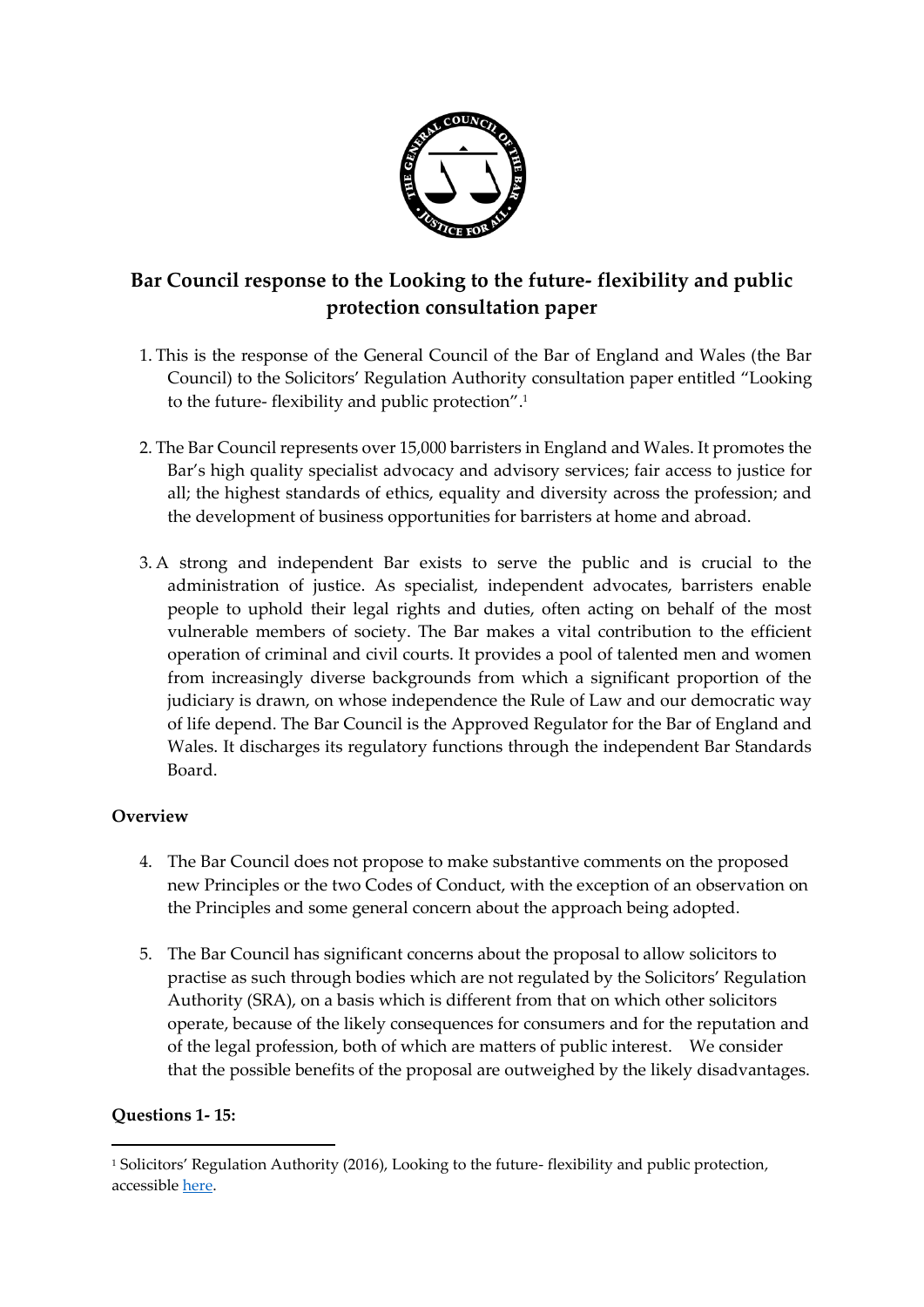- 6. The Bar Council does not propose to comment on any of these questions, except in two respects. Although we have significant doubts as to whether the promulgation of a Code in the form proposed is the most economically efficient, effective and useful way in which to proceed with the regulation of solicitors, we leave it to those who will be subject to it to comment.
- 7. Our first comment is to note with concern that not all of the professional principles identified in the Legal Services Act 2007 ("LSA") have been included in the proposed Principles, in view of the description of what the Principles represent in the draft Code. The explanation for this omission cannot readily be identified from the consultation paper.
- 8. Our second comment is that while simplicity and brevity have their value, so too does a Code of Conduct which records both those things which are required, and those which are unacceptable, as part of professional practice as a solicitor. The proposal appears to involve limiting the approach only to high-level principles. To leave such judgments below high level principles to be identified and made anew by individual solicitors every time an issue arises is likely to be unhelpful and economically inefficient, and may allow or encourage a few to justify unethical behaviour to themselves. This is not just a question of simplifying enforcement: it is a question of what is ethical. Enforcement deals with what is to happen only once something unethical has occurred. The two should not be confused by the SRA, or be allowed to become confused in the minds of others.

## **Question 16: What is your view of the opportunities and threats presented by the proposal to allow solicitors to deliver non-reserved legal services to the public through alternative legal services providers?**

- 9. The Bar Council has grave reservations about this proposal as it stands in a number of respects; specifically, the loss of important protections for clients/consumers, the risk that this will create a two-tier market among regulated lawyers, and the overall threat to the reputation of the legal professions. In summary, we consider that advice or other legal services provided by a regulated lawyer, practising as such, ought always to involve (1) personal responsibility being taken by an individual lawyer for those services and for the lawyer's own actions and decisions in the course of providing them (as the SRA proposes), but also (2) the same client/consumer protections – provided either by that individual lawyer or by the organisation through whom that lawyer is providing those services – whatever the circumstances. Those protections should include legal professional privilege ("LPP"), insurance, the availability of the compensation fund (in those situations not covered by insurance), and the avoidance of conflicts of interest.
- 10. The SRA's proposals, as the consultation clearly acknowledges, would deny several key protections to clients of solicitors practising in unregulated firms. As well as expressly being ruled out of the compensation fund, they would no longer be able to rely on the minimum (or, indeed, any) insurance requirements that have been laid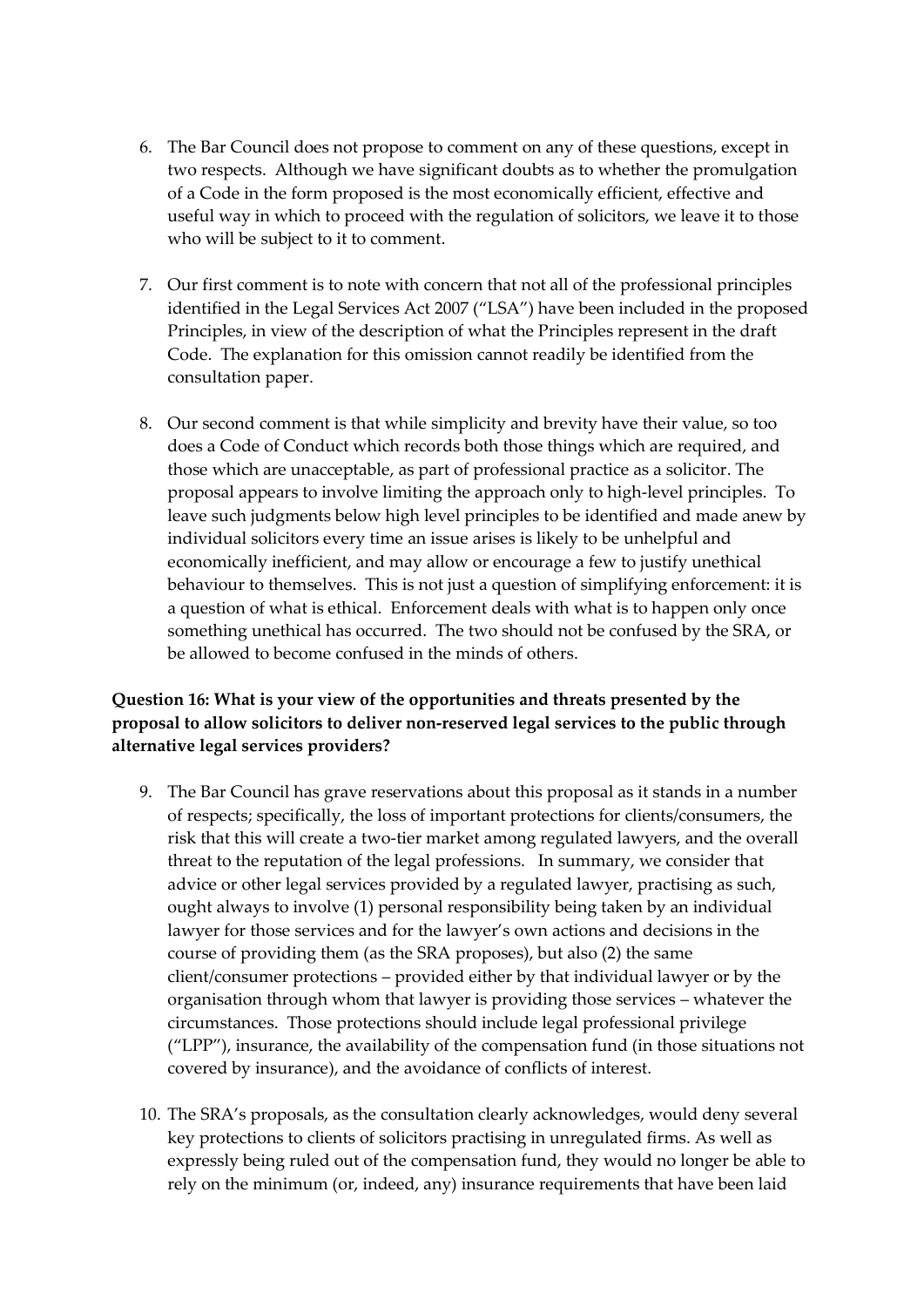down for solicitors. In addition, those clients who contract directly with the firm are likely to lose the right to LPP, despite receiving advice from a qualified solicitor. , and may be exposed to risks of prejudice due to conflicts of interest with other clients of the solicitor's employer (including breaches of confidence). We believe the weakening of these vital client/consumer protections will work against the best interests of clients and consumers, will blur the lines between the regulated and unregulated sectors, is unlikely to be understood, and is likely to do real harm to reputation of the legal professions as a whole.

- 11. The SRA takes the view that, by allowing solicitors to practise in the unregulated sector, it is "adding to the protections available to consumers" in that sector because of the regulatory requirements and sanctions that attach to them as individuals (Paragraph 112). The consultation asserts that consumers "may draw confidence" from knowing that these firms employ qualified solicitors (Paragraph 15). The Bar Council agrees, but suggests that this confidence would in significant respects be based on the mistaken assumption that all the same protections will apply to clients of these solicitors as apply to clients of those who practise in regulated firms, which would not be the case under these proposals.
- 12. The Bar Council considers that compulsory insurance is an essential requirement of for a regulated professional who provides legal services. This is necessary both for the protection of the public and the upholding of the professions' reputation. We do not agree with the argument made in the consultation that, because solicitors may find it difficult to separate out their own practice from the wider firm, it is therefore acceptable to leave it to their discretion whether to have insurance at all. Rather than remove the requirement for compulsory insurance, solicitors working in such an environment (if that were to be permitted) should be required to ensure that they operate in such a way that clients are clear about when they are being provided with services by a solicitor and when they are not. If a satisfactory distinction cannot be made, then the right response (proportionate to the risks involved) is for the solicitor not to provide services as a solicitor in those circumstances.
- 13. The requirement on barristers, whether self-employed or employed, is that they "must ensure that [they] have adequate insurance…. which covers all the legal services [they] supply to the public" (at rC76 of the BSB Handbook). The Bar Council respectfully suggests that the same rule should apply to all solicitors practising as such. This would ensure a consistency in approach to public protection that would help promote public understanding.
- 14. The SRA seeks to mitigate the risk of false assumptions and consumer confusion by requiring individual solicitors, as well as regulated firms, to take responsibility for making information about consumer protections available. We suggest that this is unrealistic, especially in relation to the most vulnerable or inexperienced consumers of legal services. People tend not to realise that they need consumer protection until something has gone wrong, which is unpredictable. The availability of proper protections must be flagged up at the start. There will inevitably by a very real risk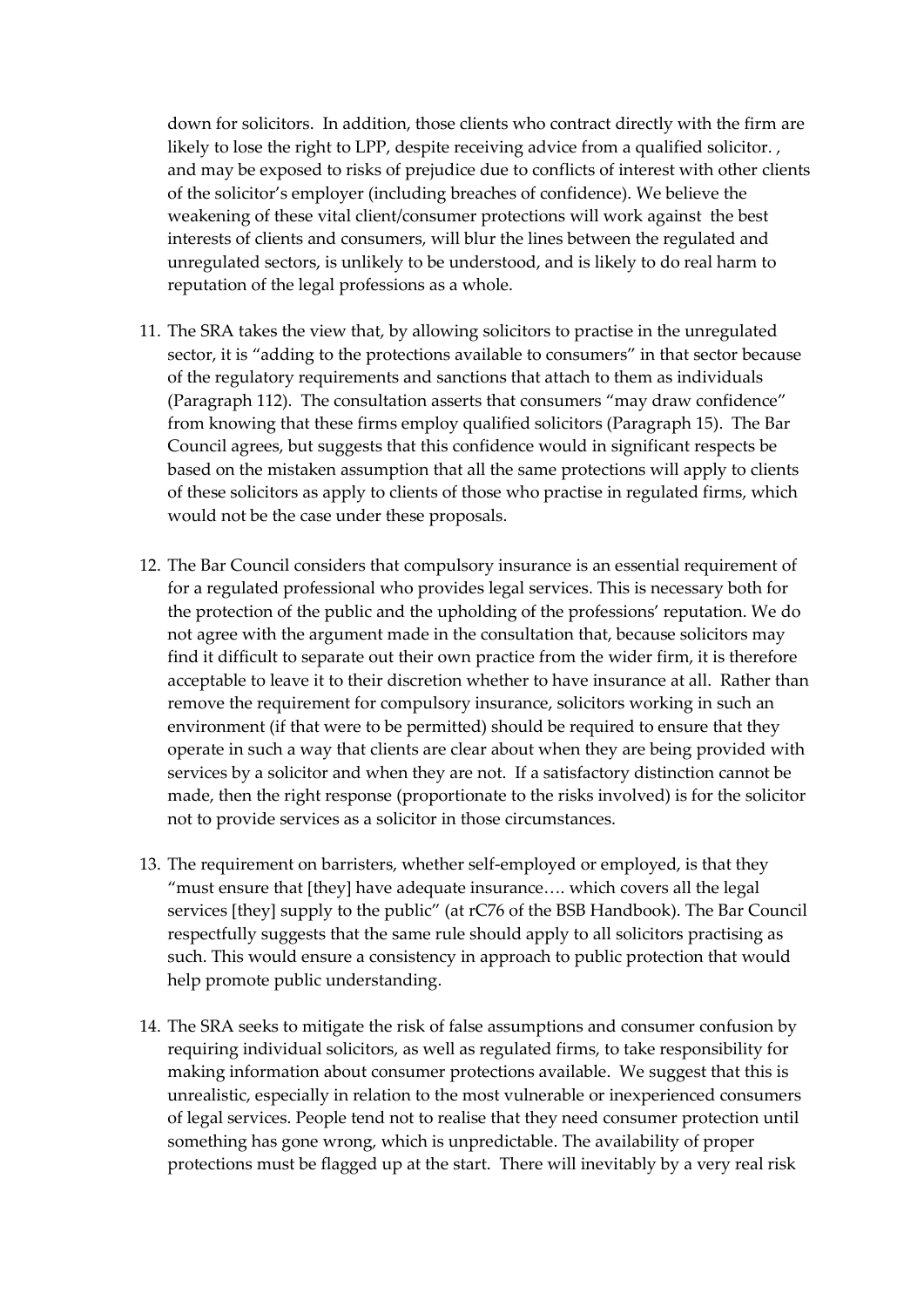of many clients believing that they do not need the additional protections because nothing will go wrong; but experience shows that it is inevitable that, in some instances, things *will* go wrong. Similarly, doing one's best to ensure that clients understand is not a guarantee of understanding, and is not a proper substitute for providing a protective mechanism in the event of a later breach of duty.

- 15. Inexperienced consumers are particularly likely to be looking for the cheapest option, if they are ineligible for legal aid, which the unregulated sector would offer. It would be especially unfair and divisive if such consumers received less protection than those able to afford a more expensive, regulated firm. Those likely to suffer disadvantage are especially likely to be from disadvantaged groups such as BAME communities. The proposals would entrench a two-tier legal service and would be iniquitous.
- 16. Evidence to support this includes the interim legal services market study by the Competition and Markets Authority, who found in their qualitative survey of individuals that "most… assumed that their legal services provider was regulated and had not checked their regulatory status before engaging them; others did not know what it might mean for a legal services provider to be regulated."<sup>2</sup>
- 17. We also question that part of the SRA's justification for removing these protections which suggests that it will reduce costs. We doubt there will be a significant saving and are concerned that any saving will be out of proportion to the risks. We would make four observations, in particular:
	- a. Solicitors in unregulated organisations will face an additional, upfront cost in advising prospective clients about the protections available to them if they instruct that solicitor compared with the greater protections of instructing another solicitor, and in ensuring that the potential clients have understood this. The organisation may or may not choose to pass that cost on to clients; either way, it will be a cost to the provider which will have an effect on the cost or viability of the service. It may not be significant in those cases in which substantial services will be supplied at a cost which justifies it, but it is likely to be significant as a proportion of the overall cost of providing the service where the service is relatively modest. In the latter type of situation, there is a risk of consumer detriment as a result of commercial pressure on the solicitor to keep the level of explanation to a bare minimum.
	- b. More significantly insurance costs would be expected to reflect risk. If the SRA is right that the risk of claims against solicitors providing only nonreserved services is significantly lower than in the case of reserved services, then the cost of insurance for non-reserved activities alone would be expected to be significantly lower, which would in itself reduce the cost of compulsory insurance. This assumes that insurance providers would be willing to

1

<sup>2</sup> Competition & Markets Authority (2016), Legal Services Market Study: Interim Report, page 59. Available [here.](https://assets.publishing.service.gov.uk/media/577f76daed915d622c0000ef/legal-services-market-study-interim-report.pdf)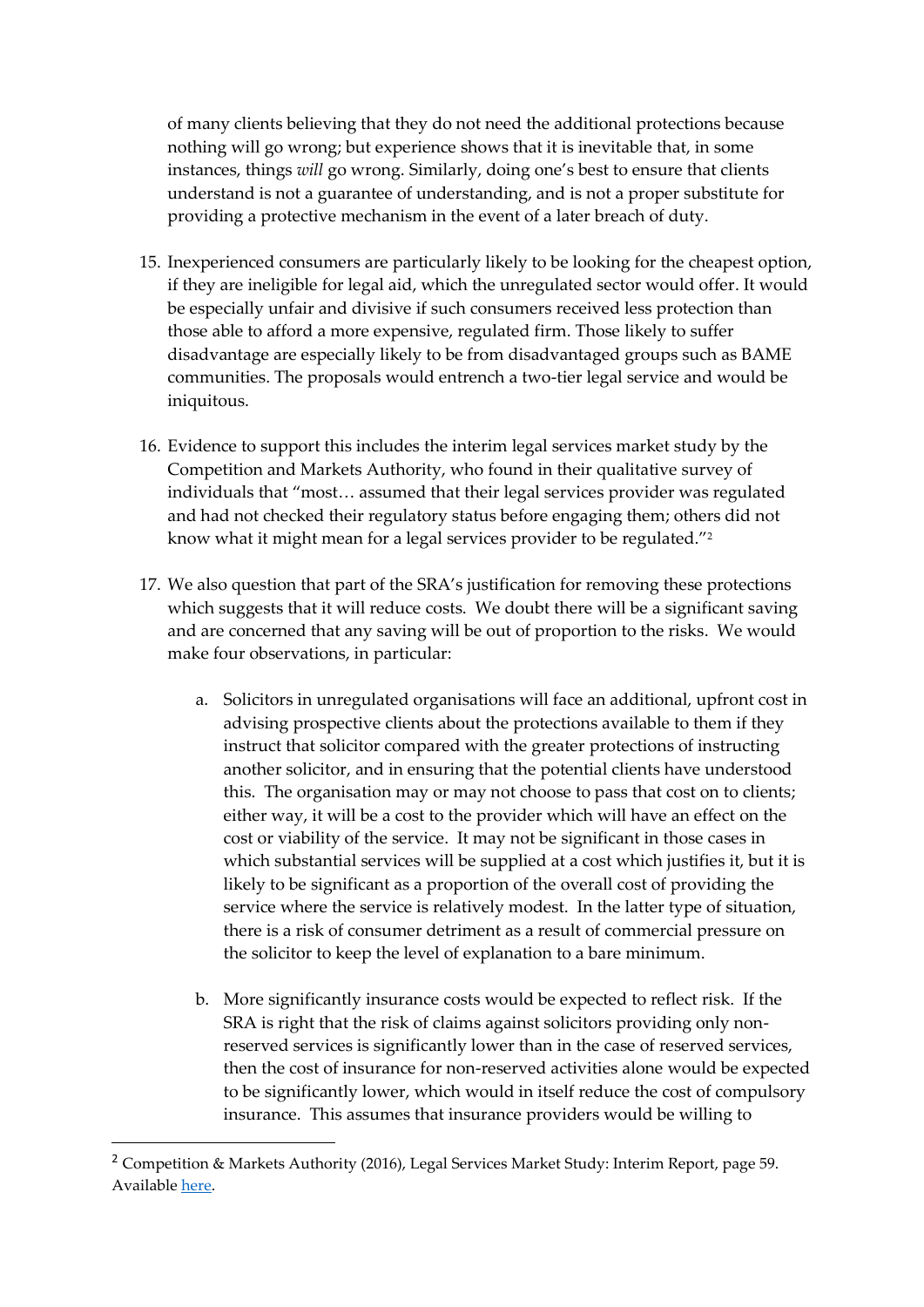provide insurance in this market and were able to do so profitably: if not, then that would undermine several of the SRA's own assumptions. If the SRA is wrong about the risks presented by non-reserved services, then there would be a clear need for an obligation to insure. Either way, we do not agree that any cost benefits that might flow from the removal of an obligation to insure outweigh the disadvantages in terms of consumer protection. We are also concerned at the risk to the reputation of both the profession and the effectiveness of its regulation – with a consequent risk to consumer/client confidence in both, and in our system of justice – from clients being faced with uninsured claims against a solicitor practising as such.

- a. The proposal takes no account of the fact that advice given in a situation which may relate to reserved activities, or which may in due course lead to the need for reserved activities, may itself be negligent, leading to harm to a client. We question the wisdom of drawing a distinction between the protections available for these different activities of a practising solicitor. This too presents a risk to clients and consumers, as well as to the profession and its regulation. It is also likely to lead to added confusion on the part of both clients/consumers and solicitors.
- b. One important advantage of insurance is that it can provide a remedy for a client in the event of the insolvency of the insured solicitor or organisation, including (with some exceptions) in the event of fraud. In an excepted fraud situation, the compensation fund may step in. It is not easy to see how clients will be protected in these events if there is no compulsory insurance requirement, and no possibility of a claim on the compensation fund.
- 18. Furthermore, those clients in the greatest need of transparency will be those who contract with the unregulated firms, since they stand to lose the protections of LPP and the SRA's conflicts regime, in addition to the mandatory insurance requirements and access to the compensation fund. If, owing to commercial incentives, solicitors working in these entities were to come under pressure to do the bare minimum, or to present this information in a vague or misleading way, then it is not clear what the SRA sees as the remedy for this, or as the remedy for any adverse consequences suffered by clients. In this way, the SRA proposals risk creating a legal services landscape in which the most vulnerable clients receive the least protection, and in which there are not enough safeguards in place to prevent a race to the bottom between the least scrupulous unregulated providers.
- 19. The Bar Council is not convinced that simply restricting the use of the term "solicitor firms" is sufficient to ward off potential consumer confusion and the risks to the reputation of the profession and its regulation. The unregulated entities will presumably still be able to call themselves law firms, lawyer firms, or legal firms, and to describe themselves as employing solicitors. We think it is unrealistic to expect consumers to appreciate the distinction.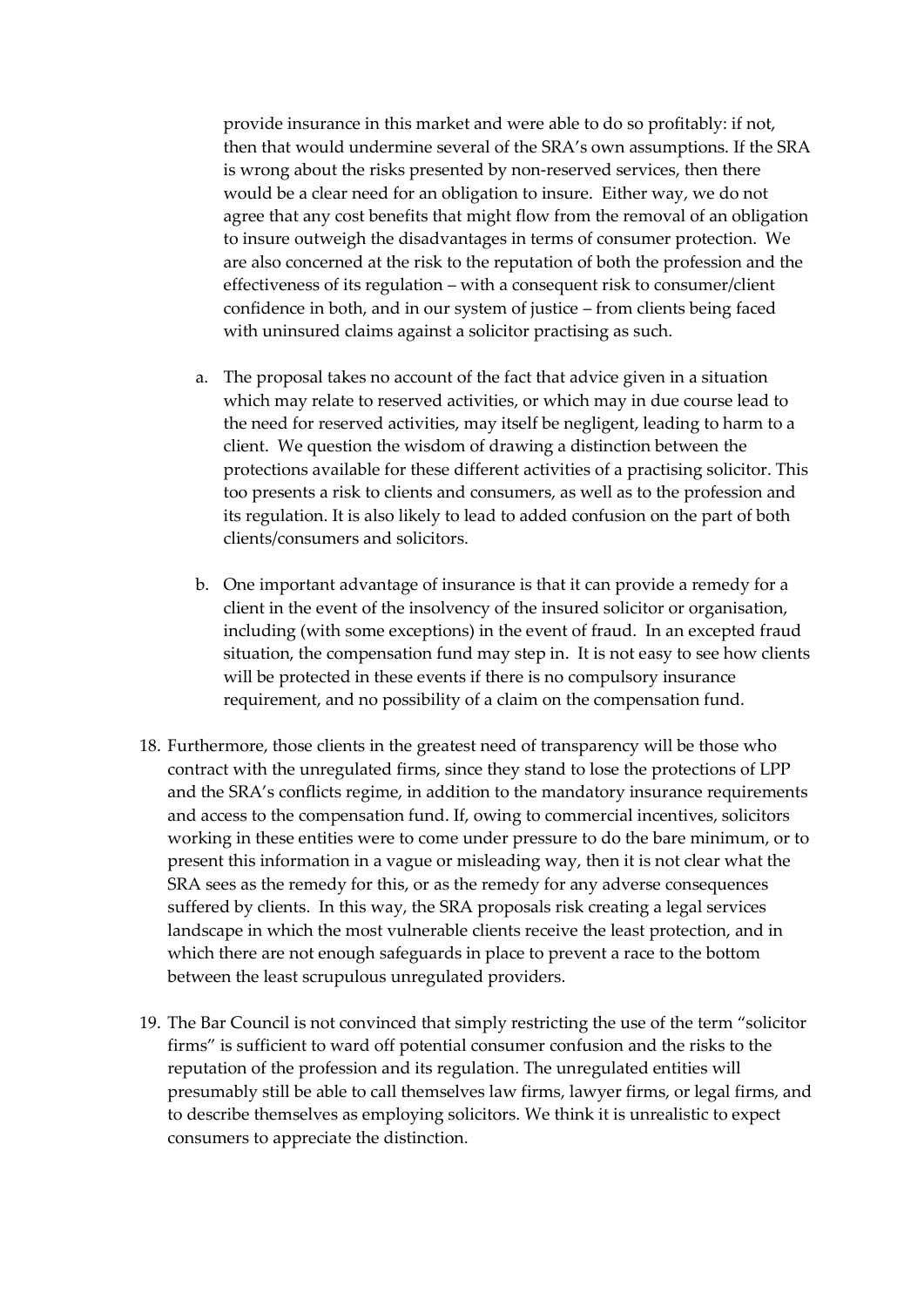20. The Bar Council agrees that "the solicitor brand…will be strengthened if the reputation for excellence is matched by actual consumer experience" (Paragraph 84). However, the consultation offers no assessment of the likely impact on that experience when consumers receive less protection as a result of the new approach. The Bar Council does not accept that evidence of unmet legal need is evidence of a demand for less regulated, hence less protected, services.

**Question 17: How likely are you to take advantage in the greater flexibility about where solicitors can practice as an individual or as a business?**

**Question 18: What are your views about our proposal to maintain the position whereby a sole solicitor (or REL) can only provide reserved legal services for the public (or a section of the public) as an entity authorised by the SRA or another approved regulator?**

21. That Bar Council does not propose to comment on either of those questions.

## **Question 19: What is your view on whether our current 'qualified to supervise' requirement is necessary to address an identified risk and/or is fit for that purpose?**

22. The Bar Council has concerns about the appropriateness of newly qualified solicitors being able to set up as sole practitioners. It is not clear how the SRA would assess their skills and knowledge in the absence of any post-qualification experience. Retention of prescriptive requirements, even in a revised form, in relation to this specific category would therefore seem to be a sensible approach.

#### **Question 20: Do you think we should require SRA regulated firms to display detailed information about the protections available to consumers?**

23. Yes. The Bar Council believes greater transparency is in the interests of consumers. However, this merely enhances the risk of a two-tier market, given that there can be no equivalent requirement in the case of unregulated alternative providers to explain which protections they do not offer.

#### **Question 21: Do you agree with the analysis in our initial Impact Assessment?**

## **Question 22: Do you have any additional information to support our initial Impact Assessment?**

24. The Bar Council does not propose to comment on these questions beyond what it has already said above.

#### **Question 23: Do you agree with our approach that solicitors working in an alternative legal services provider should not be allowed to hold client money in their own name?**

**Question 24: What are your views on whether and when in house solicitors or those working in Special Bodies should be permitted to hold client money personally?**